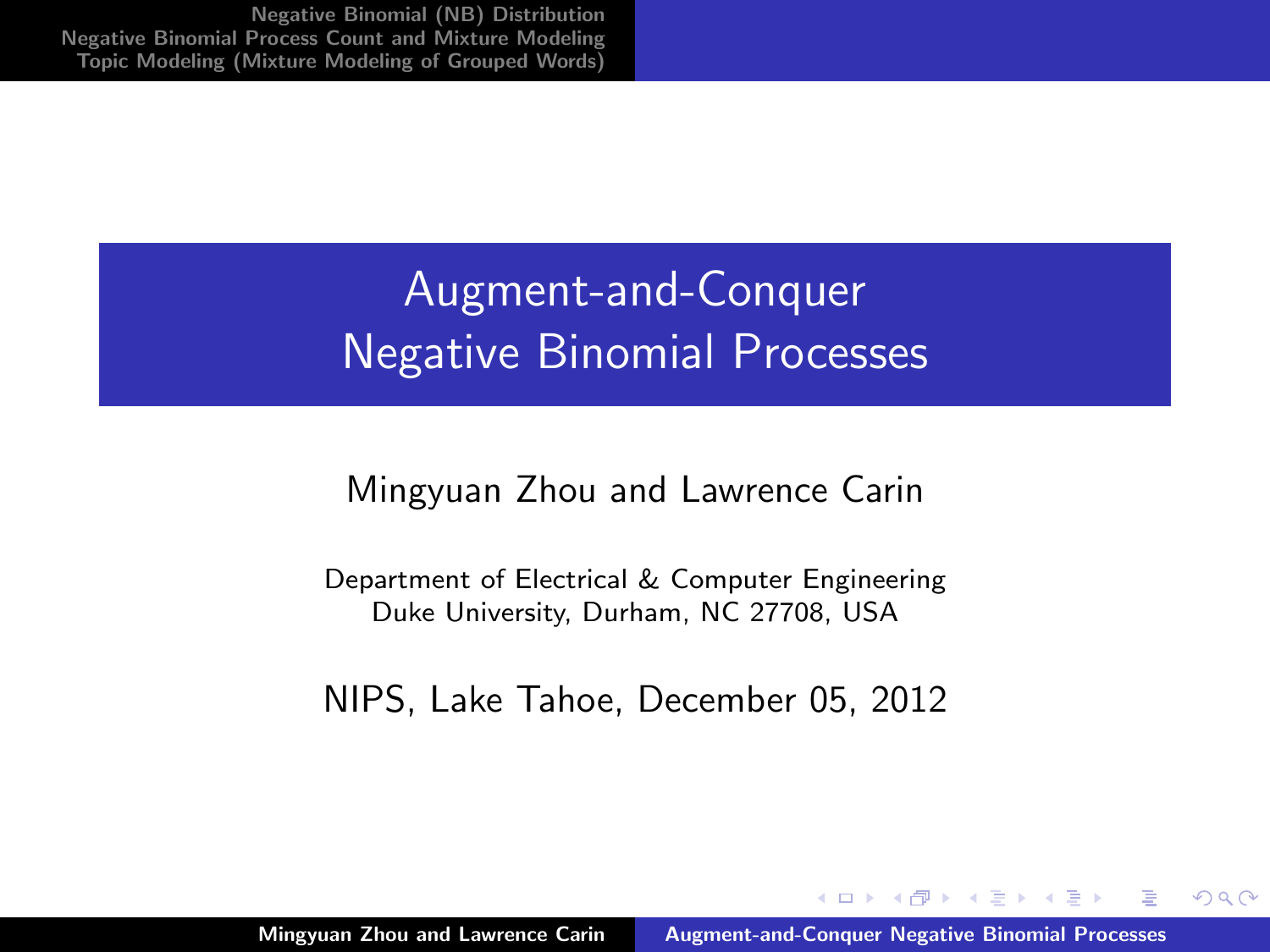[Poster: W31](#page-1-0)

- $\triangleright$  We view mixture modeling as a count-modeling problem
	- In Number of words assigned to topic k in document  $i$  (we are modeling a  $K \times J$  count matrix in a mixed-membership model)
- ► The NB distribution  $x \sim NB(r, p)$  can be augmented as
	- $\triangleright$  a gamma-Poisson mixture distribution
	- $\blacktriangleright$  a compound Poisson distribution
- $\triangleright$  We discover a Poisson-logarithmic bivariate count distribution The joint distribution of the customer count and table count are equivalent:



Assign customers to tables using a Chinese restaurant process with concentration parameter r



Draw NegBino(r, p) customers Draw Poisson(--r ln (1 -- p)) tables



Draw Logarithmic(p) customers on each table



メロメ メ御 メメ ミメ メミメ

<span id="page-1-0"></span> $\Omega$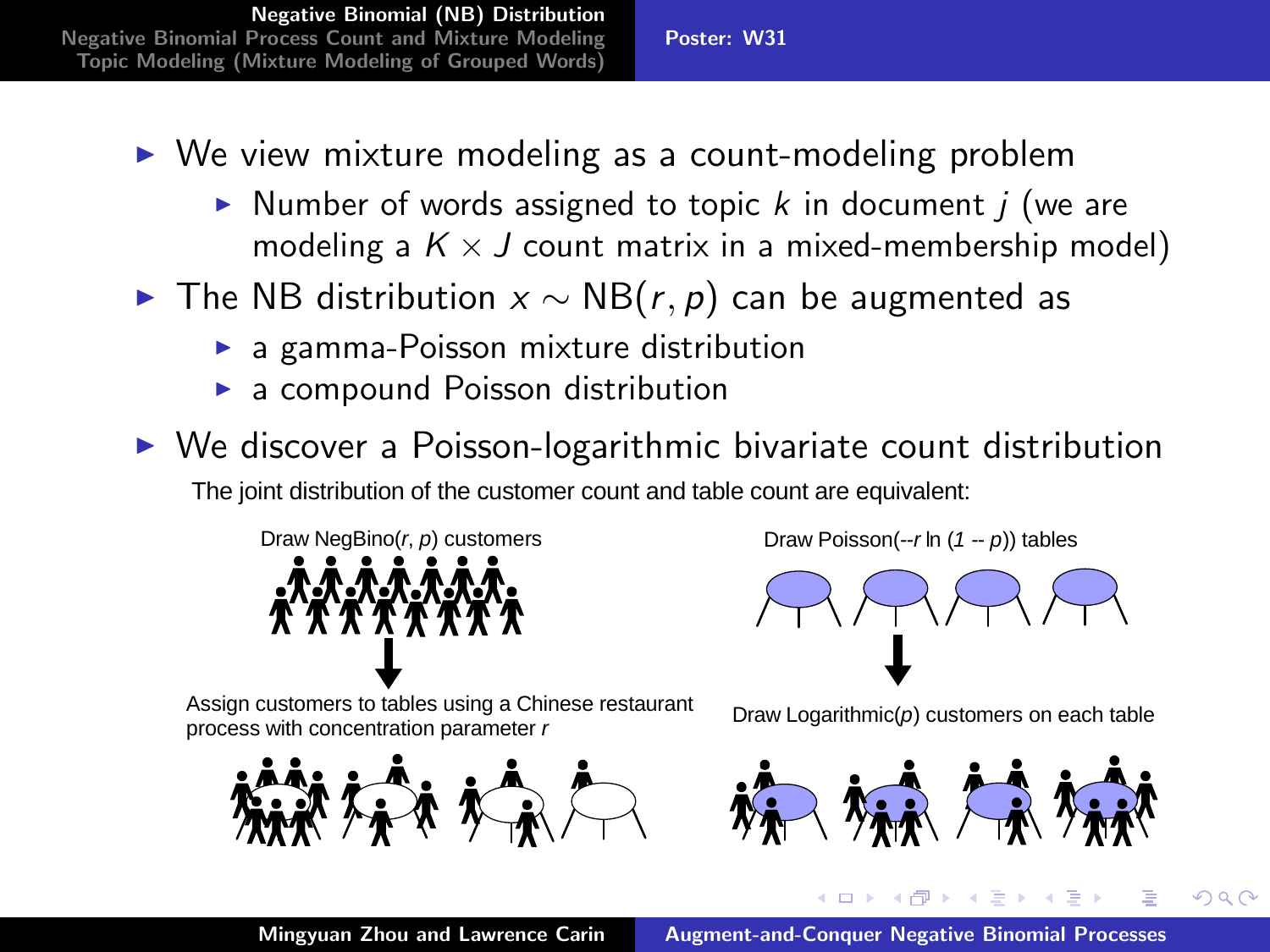[Poster: W31](#page-2-0)

- ► The NB process  $X \sim \mathsf{NBP}(G_0,p)$  augmented as  $X \sim \sum_{t=1}^{L} \text{Log}(p), \ L \sim \text{PP}(-\textsf{G}_0 \ln(1-p))$ is equivalent in distribution to  $L \sim \text{CRTP}(X, G_0), X \sim \text{NBP}(G_0, p).$
- ► Gamma-NB Process:  $X_i \sim \text{NBP}(G, p_i)$ ,  $G \sim \text{Gap}(c, G_0)$
- ► Beta-NB Process:  $X_j \sim \mathsf{NBP}(r_j, B), \; B \sim \mathsf{BP}(c, B_0)$
- ► Marked-BNBP:  $X_i \sim \text{NBP}(R, B)$ ,  $(R, B) \sim \text{MBP}(c, G_0, B_0)$

|  |  | Table: The negative binomial process family: $X_j(\omega_k) \sim \mathsf{NB}(r_{(j,k)}, p_{(j,k)}).$ |  |  |  |  |  |  |  |  |
|--|--|------------------------------------------------------------------------------------------------------|--|--|--|--|--|--|--|--|
|--|--|------------------------------------------------------------------------------------------------------|--|--|--|--|--|--|--|--|

| Algorithms     | rk | $p_k$ | $p_i$ | $\pi_k$ | Related Algorithms     |
|----------------|----|-------|-------|---------|------------------------|
| NB-LDA         |    |       |       |         | NMF, LDA, Dir-PFA      |
| NB-HDP         |    |       | 0.5   |         | HDP, DILN-HDP          |
| NB-FTM         |    |       | 0.5   |         | FTM, $S\gamma$ F-PFA   |
| Beta-NB        |    |       |       |         | Beta-Geometric, BNBP   |
| Gamma-NB       |    |       |       |         | CRF-HDP                |
| Marked-Beta-NB |    |       |       |         | <b>BNBP</b>            |
|                |    |       |       |         | ∢ロト (何) (ヨ) (ヨ)<br>- 三 |

<span id="page-2-0"></span> $\Omega$